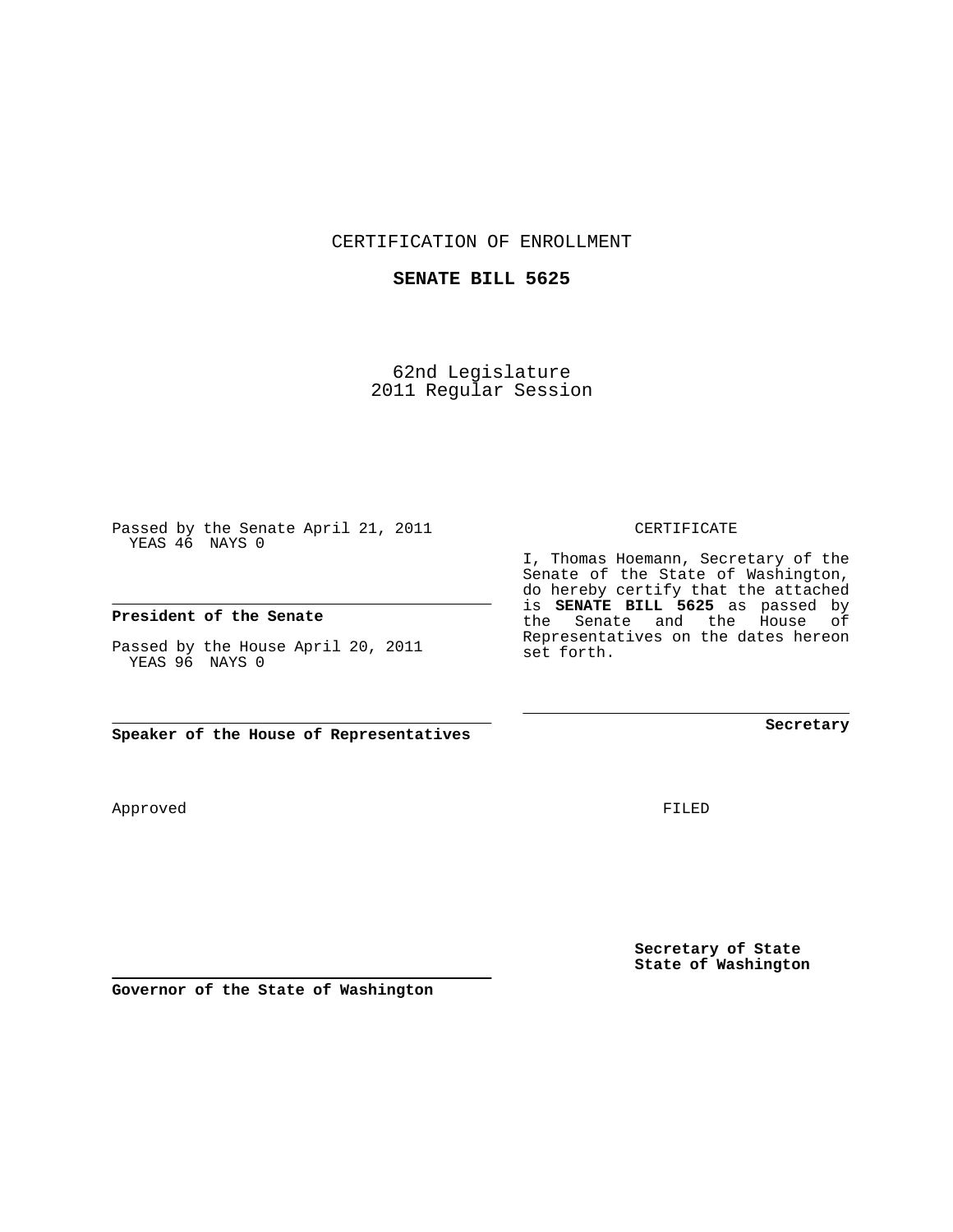## **SENATE BILL 5625** \_\_\_\_\_\_\_\_\_\_\_\_\_\_\_\_\_\_\_\_\_\_\_\_\_\_\_\_\_\_\_\_\_\_\_\_\_\_\_\_\_\_\_\_\_

\_\_\_\_\_\_\_\_\_\_\_\_\_\_\_\_\_\_\_\_\_\_\_\_\_\_\_\_\_\_\_\_\_\_\_\_\_\_\_\_\_\_\_\_\_

### AS AMENDED BY THE HOUSE

Passed Legislature - 2011 Regular Session

**State of Washington 62nd Legislature 2011 Regular Session**

**By** Senators Harper, King, McAuliffe, Litzow, and Nelson

Read first time 02/02/11. Referred to Committee on Human Services & Corrections.

 1 AN ACT Relating to authorizing implementation of a nonexpiring 2 license for early learning providers; and amending RCW 43.215.260, 3 43.215.290, and 43.215.270.

4 BE IT ENACTED BY THE LEGISLATURE OF THE STATE OF WASHINGTON:

 5 **Sec. 1.** RCW 43.215.260 and 2006 c 265 s 307 are each amended to 6 read as follows:

7 (1) Each agency shall make application for a license or ((renewal  $8 \quad \theta \in$ )) the continuation of a full license to the department on forms 9 prescribed by the department. Upon receipt of such application, the 10 department shall either grant or deny a license or continuation of a 11 full license within ninety days. A license or continuation shall be 12 granted if the agency meets the minimum requirements set forth in this 13 chapter and the departmental requirements consistent with ((the 14 **[this])**) this chapter, except that an initial license may be issued as 15 provided in RCW 43.215.280. The department shall consider whether an 16 agency is in good standing, as defined in subsection (4)(b) of this 17 section, before granting a continuation of a full license. Full 18 licenses provided for in this chapter shall ((be issued for a period of 19 three years)) continue to remain valid so long as the licensee meets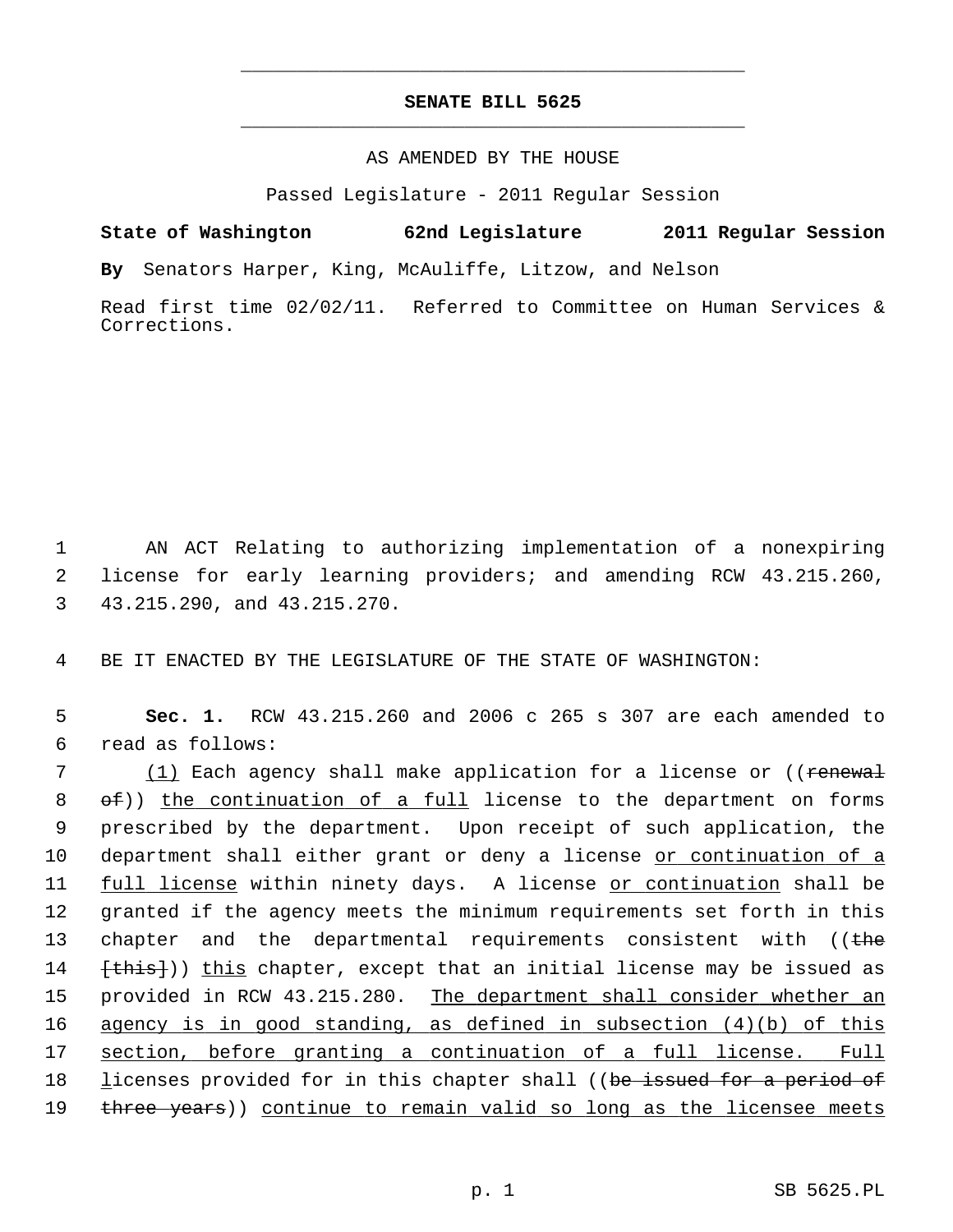the requirements for a nonexpiring license in subsection (2) of this section. The licensee, however, shall advise the director of any 3 material change in circumstances which might constitute grounds for 4 reclassification of license as to category. The license issued under 5 this chapter is not transferable and applies only to the licensee and 6 the location stated in the application. For licensed family day care 7 homes having an acceptable history of child care, the license may 8 remain in effect for two weeks after a move.

 (2) In order to qualify for a nonexpiring full license, a licensee must meet the following requirements on an annual basis as established from the date of initial licensure:

(a) Submit the annual licensing fee;

 (b) Submit a declaration to the department indicating the licensee's intent to continue operating a licensed child care program, 15 or the intent to cease operation on a date certain;

 (c) Submit a declaration of compliance with all licensing rules; and

# (d) Submit background check applications on the schedule established by the department.

 (3) If a licensee fails to meet the requirements in subsection (2) of this section for continuation of a full license the license expires and the licensee must submit a new application for licensure under this chapter.

 (4)(a) Nothing about the nonexpiring license process may interfere with the department's established monitoring practice.

 (b) For the purpose of this section, an agency is considered to be in good standing if in the intervening period between monitoring visits the agency does not have any of the following:

(i) Valid complaints;

## (ii) A history of noncompliance related to those valid complaints or pending from prior monitoring visits; or

 (iii) Other information that when evaluated would result in a finding of noncompliance with this section.

 (c) The department shall consider whether an agency is in good standing when determining the most appropriate approach and process for monitoring visits, for the purposes of administrative efficiency while 37 protecting children, consistent with this chapter. If the department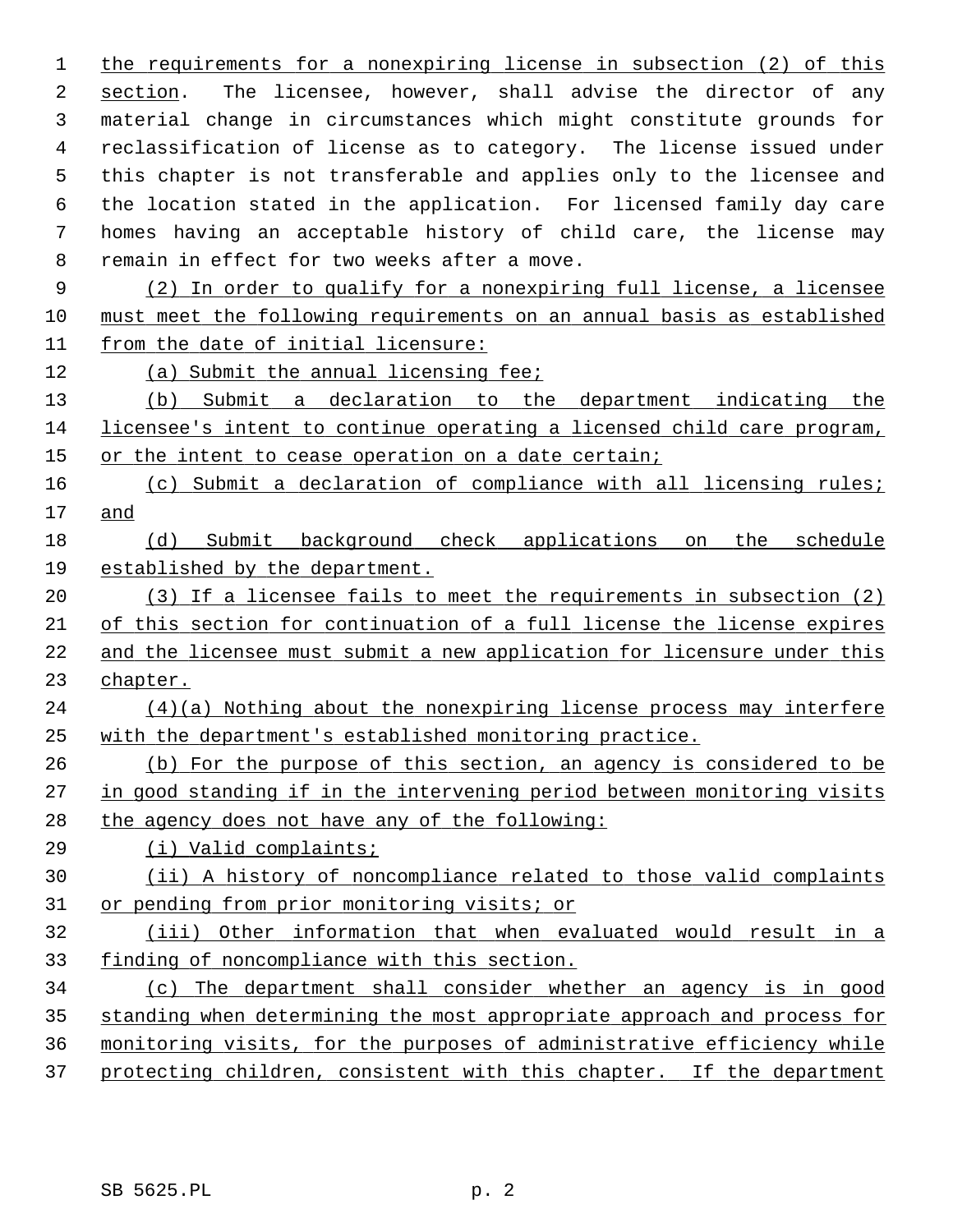determines that an agency is not in good standing, the department may

issue a probationary license, as provided in RCW 43.215.290.

 **Sec. 2.** RCW 43.215.290 and 2006 c 265 s 310 are each amended to 4 read as follows:

 5 (1) The department may issue a probationary license to a licensee 6 who has had  $((a))$  an initial, expiring, or other license but is 7 temporarily unable to comply with a rule or has been the subject of 8 multiple complaints or concerns about noncompliance if:

 9 (a) The noncompliance does not present an immediate threat to the 10 health and well-being of the children but would be likely to do so if 11 allowed to continue; and

12 (b) The licensee has a plan approved by the department to correct 13 the area of noncompliance within the probationary period.

14 (2) Before issuing a probationary license, the department shall, in writing, refer the licensee to the child care resource and referral network or other appropriate resource for technical assistance. The department may issue a probationary license pursuant to subsection (1) of this section if within fifteen working days after the department has sent its referral:

 (a) The licensee, in writing, has refused the department's referral for technical assistance; or

 (b) The licensee has failed to respond in writing to the department's referral for technical assistance.

 (3) If the licensee accepts the department's referral for technical assistance issued under subsection (2) of this section, the department, the licensee, and the technical assistance provider shall meet within 27 thirty days after the licensee's acceptance. The licensee and the department, in consultation with the technical assistance provider, shall develop a plan to correct the areas of noncompliance identified by the department. If, after sixty days, the licensee has not corrected the areas of noncompliance identified in the plan developed in consultation with the technical assistance provider, the department may issue a probationary license pursuant to subsection (1) of this section.

 (4) A probationary license may be issued for up to six months, and 36 at the discretion of the department it may be extended for an 37 additional six months. The department shall immediately terminate the